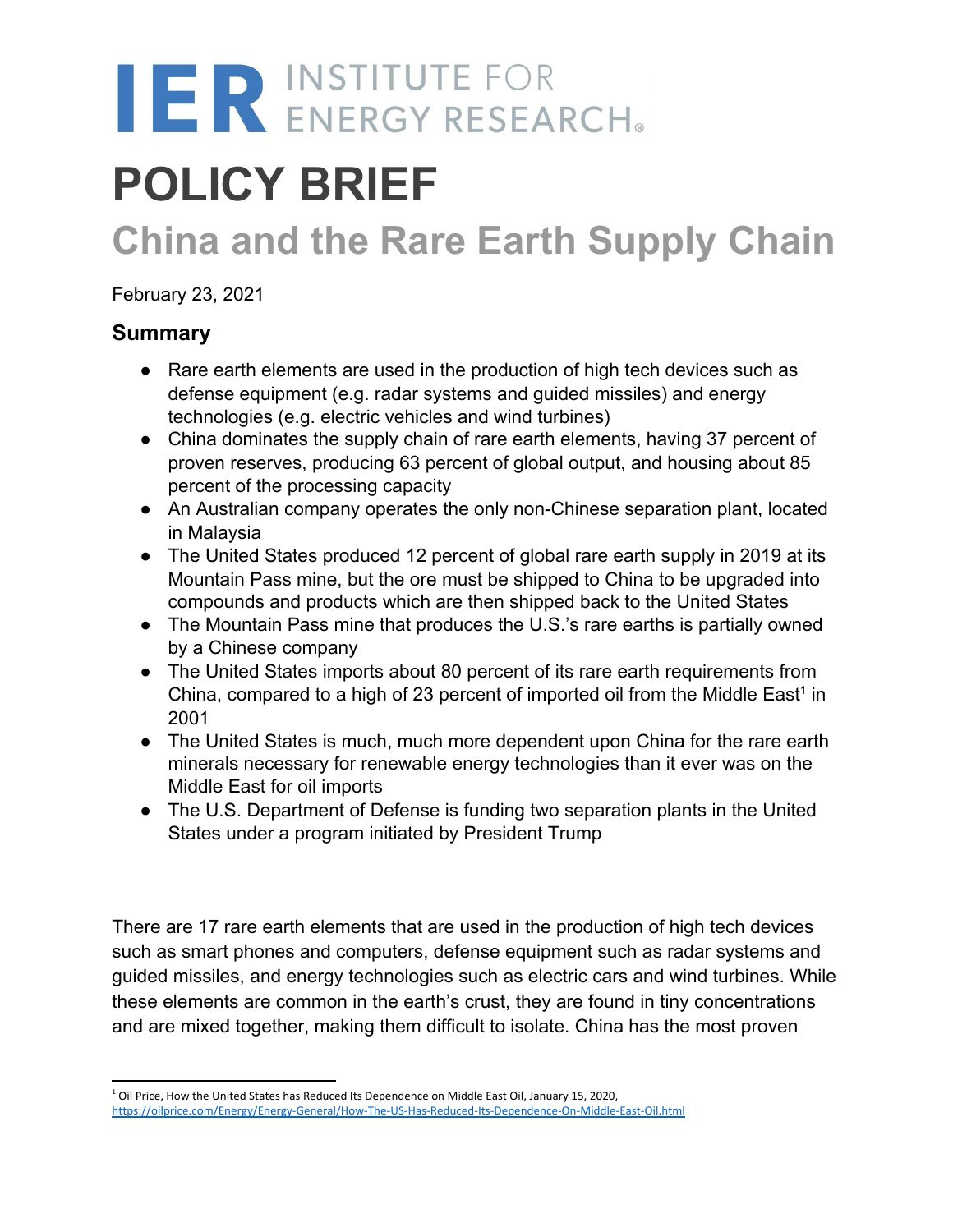reserves of rare earth elements (37 percent<sup>2</sup>) and produces around 63 percent of global output<sup>3</sup>, which it uses to fuel its high-tech industries, exporting the remainder. Global consumption of rare earth elements in 2019 was about 210,000 metric tons—10.5 percent more than in 2018 and about 4.7 times greater than the 45,000 metric tons used 28 years ago.

According to the Energy Information Administration, reserves are "estimated quantities of energy sources that analysis of geologic and engineering data demonstrates with reasonable certainty are recoverable under existing economic and operating conditions. The location, quantity, and grade of the energy source are usually considered to be well established in such reserves". Thus, reserves are not the entire resource base since more sources are bound to be found with additional exploration.



# **Rare Earth Reserves, 2019 (Million Metric Tons)** INSTITUTE FOR

*Source: [Statista](https://www.statista.com/statistics/277268/rare-earth-reserves-by-country/)*

 $^2$  Statista, Rare earth reserves worldwide as of 2019, by country, February 13, 2020,

<https://www.statista.com/statistics/277268/rare-earth-reserves-by-country/>

<sup>&</sup>lt;sup>3</sup> Investing News, 10 Top Countries for Rare Earth Metal Production, May 26, 2020,

<https://investingnews.com/daily/resource-investing/critical-metals-investing/rare-earth-investing/rare-earth-producing-countries/>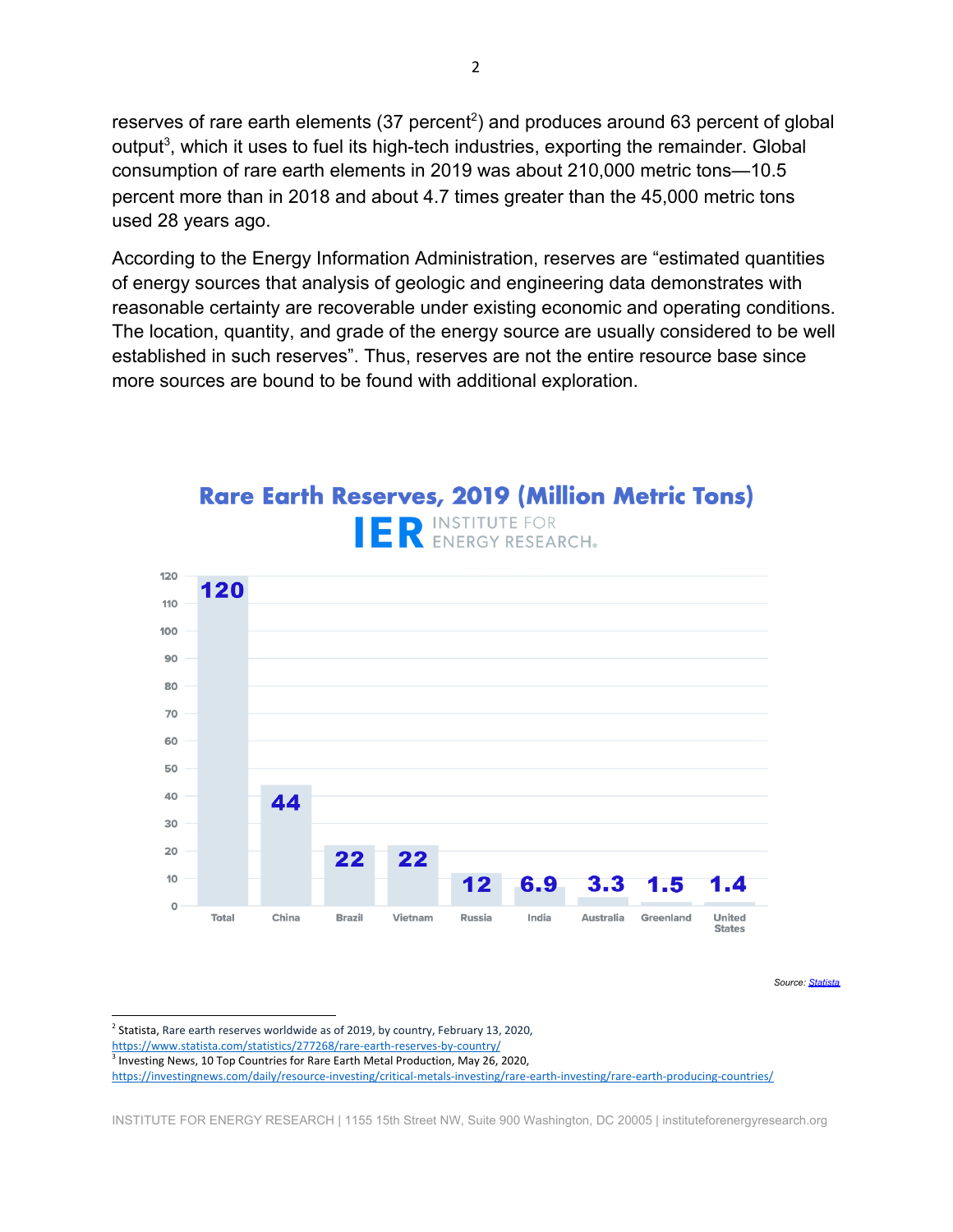Rare earth metals are often broken up into two categories according to their atomic weight<sup>4</sup>: light and heavy. All rare earth metals are part of a chemical group called lanthanides; light rare earths represent the lanthanides with the lowest atomic numbers. Light rare earths include: cerium, lanthanum, praseodymium, neodymium, samarium and scandium. Of those, neodymium is considered one of the most critical. The metal is used in everything from mobile phones and electric cars to medical equipment. Neodymium is also the main light rare earth used in the creation of permanent magnets. These magnets are versatile and are heavily used in data storage systems and wind turbines. Praseodymium is also a significant light rare earth metal that is used in alloys with magnesium to form aircraft engines and in creating permanent magnets.

Heavy rare earth metals are defined by their higher atomic weights relative to light rare earths. They are less common, and some elements within the group are facing shortages as demand outpaces supply. That typically makes them more valuable than light rare earths, though they also have smaller markets. Dysprosium, yttrium and terbium are considered critical elements in the

heavy rare earth metals group as they face low supply and increasing importance in the development of renewable energy technologies. Like the light rare earths, heavy rare earths also play a critical role in other technology, including hybrid cars, fiber optics and medical devices. Dysprosium is used in tandem with neodymium in magnets that are vital to modern technology and renewable energy. In addition, dysprosium oxide is used in nuclear reactors to help cool fuel rods to keep reactions under control.

### **Top Countries Producing Rare Earth Elements**

#### **China**

China has dominated rare earths production for a number of years. In 2019, its domestic output of 132,000 metric tons was an increase from 120,000 metric tons the previous year—an increase of 10 percent. Chinese producers must adhere to a quota system for rare earths production. The full-year quota<sup>5</sup> for mining in 2019 was set at a record high at 132,000 metric tons, and the quota for smelting and separation was 127,000 metric tons. The quota system is a response to China's problems with illegal rare earths mining<sup>6</sup>. Currently, six state-owned

<sup>&</sup>lt;sup>4</sup> Investing News, Rare Earth Metals: Heavy vs. Light, August 17, 2017,

[https://investingnews.com/daily/resource-investing/critical-metal](https://investingnews.com/daily/resource-investing/critical-metals-investing/rare-earth-investing/investing-in-rare-earth-heavy-vs-light/?as=1&nameplate_category=Rare+Earth+Investing) [s-investing/rare-earth-investing/investing-in-rare-earth-heavy-vs-l](https://investingnews.com/daily/resource-investing/critical-metals-investing/rare-earth-investing/investing-in-rare-earth-heavy-vs-light/?as=1&nameplate_category=Rare+Earth+Investing) [ight/?as=1&nameplate\\_category=Rare+Earth+Investing](https://investingnews.com/daily/resource-investing/critical-metals-investing/rare-earth-investing/investing-in-rare-earth-heavy-vs-light/?as=1&nameplate_category=Rare+Earth+Investing)

<sup>&</sup>lt;sup>5</sup> Reuters, UPDATE 2-China raises annual rare earth output quotas to record high, November 8, 2019,

[https://www.reuters.com/article/china-rareearths/update-2-chin](https://www.reuters.com/article/china-rareearths/update-2-china-raises-annual-rare-earth-output-quotas-to-record-high-idUSL3N27O341) [a-raises-annual-rare-earth-output-quotas-to-record-high-idUSL3N](https://www.reuters.com/article/china-rareearths/update-2-china-raises-annual-rare-earth-output-quotas-to-record-high-idUSL3N27O341) [27O341](https://www.reuters.com/article/china-rareearths/update-2-china-raises-annual-rare-earth-output-quotas-to-record-high-idUSL3N27O341)

 $6$  China Daily, China to crack down on illegal rare earth mining, August 9, 2016,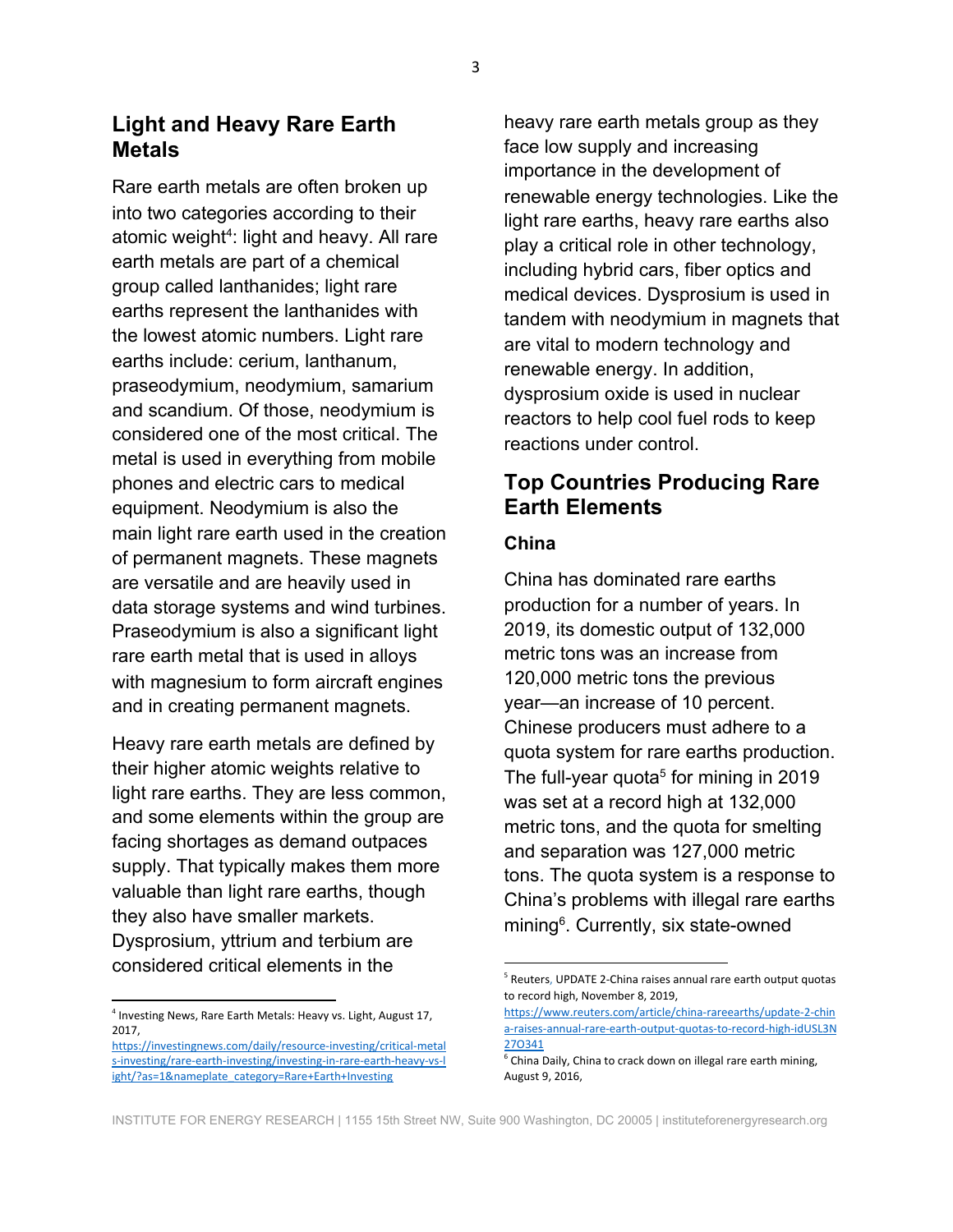miners are in charge of China's rare earths mining industry and operate at the behest of the government.

Mining is only one portion of the supply chain. China also dominates rare earth processing with at least 85 percent of global rare earth processing capacity. The only exception<sup>7</sup> is Australia's Lynas Corp which operates a separation plant in Malaysia.

In late May 2019, China raised the prospect of using its control of rare earths in its trade war with the United States but did not announce formal restrictions, which it has done previously. In 2010, China cut its rare earth exports by 40 percent and cut off supplies to Japan over a territorial dispute<sup>8</sup>, causing prices to soar. These actions were challenged by the United States, the European Union, and Japan, resulting in a ruling against the country's export quotas by the World Trade Organization (WTO). The WTO ruled that the export quotas represented an unfair restriction that allowed China to control global rare earth prices. Because China does not impose the regulations on mining rare earths that other countries do, "toxic wastes from

[http://www.chinadaily.com.cn/business/2016-08/09/content\\_26](http://www.chinadaily.com.cn/business/2016-08/09/content_26399298.htm) [399298.htm](http://www.chinadaily.com.cn/business/2016-08/09/content_26399298.htm)

<sup>7</sup> Reuters, Column: U.S. finds its Chinese rare earth dependency hard to break, July 28, 2020.

[https://www.reuters.com/article/us-usa-rareearths-ahome/colum](https://www.reuters.com/article/us-usa-rareearths-ahome/column-u-s-finds-its-chinese-rare-earth-dependency-hard-to-break-idUKKCN24T20I?edition-redirect=uk) [n-u-s-finds-its-chinese-rare-earth-dependency-hard-to-break-idUK](https://www.reuters.com/article/us-usa-rareearths-ahome/column-u-s-finds-its-chinese-rare-earth-dependency-hard-to-break-idUKKCN24T20I?edition-redirect=uk) [KCN24T20I?edition-redirect=uk](https://www.reuters.com/article/us-usa-rareearths-ahome/column-u-s-finds-its-chinese-rare-earth-dependency-hard-to-break-idUKKCN24T20I?edition-redirect=uk)

<sup>8</sup> Institute for Energy Research, Rare Earth Elements: What Are They? Who Has Them?, July 27, 2016,

[https://www.instituteforenergyresearch.org/renewable/rare-eart](https://www.instituteforenergyresearch.org/renewable/rare-earth-elements/) [h-elements/](https://www.instituteforenergyresearch.org/renewable/rare-earth-elements/)

rare-earth facilities have poisoned water, ruined farmlands, and made people sick"<sup>9</sup> .

#### **United States**

From 1940 to 1990, the United States produced and mined its own rare earth minerals at the Mountain Pass mine in California. Until the 1980s the United States was one of the world's largest producers, but was usurped by China, whose production increased by more than 500 percent since 1990 due to its substantial deposits and cheap labor. The cost of developing a rare earth mine can cost up to a half billion dollars.<sup>10</sup> Generating profits from rare earths has proved elusive for non-Chinese companies and low prices make the funding of new projects difficult to justify.

Rare earths supply in the United States currently comes *only* from the Mountain Pass mine in California, which went back into production in the first quarter of 2018 after closing in the fourth quarter of 2015 due to China's competitive prices, opposition from environmentalists, and U.S. environmental regulations escalating the cost of production. It was run by Molycorp before it went bankrupt and then was bought $11$  by MP Materials in 2017. In 2019, the United States

<sup>10</sup> Wyoming Mining Association, [https://www.wyomingmining.org/minerals/rare-earths/#:~:text=](https://www.wyomingmining.org/minerals/rare-earths/#:~:text=Origins,mined%20in%20Sweden%20and%20Norway.&text=From%201940%20to%201990%2C%20the,its%20own%20rare%20earth%20minerals) [Origins,mined%20in%20Sweden%20and%20Norway.&text=From](https://www.wyomingmining.org/minerals/rare-earths/#:~:text=Origins,mined%20in%20Sweden%20and%20Norway.&text=From%201940%20to%201990%2C%20the,its%20own%20rare%20earth%20minerals) [%201940%20to%201990%2C%20the,its%20own%20rare%20earth](https://www.wyomingmining.org/minerals/rare-earths/#:~:text=Origins,mined%20in%20Sweden%20and%20Norway.&text=From%201940%20to%201990%2C%20the,its%20own%20rare%20earth%20minerals) [%20minerals.](https://www.wyomingmining.org/minerals/rare-earths/#:~:text=Origins,mined%20in%20Sweden%20and%20Norway.&text=From%201940%20to%201990%2C%20the,its%20own%20rare%20earth%20minerals)

INSTITUTE FOR ENERGY RESEARCH | 1155 15th Street NW, Suite 900 Washington, DC 20005 | instituteforenergyresearch.org

<sup>9</sup> Foreign Policy, Rare Earth Market, July 12, 2016, [https://foreignpolicy.com/2016/07/12/decoder-rare-earth-marke](https://foreignpolicy.com/2016/07/12/decoder-rare-earth-market-tech-defense-clean-energy-china-trade/) [t-tech-defense-clean-energy-china-trade/](https://foreignpolicy.com/2016/07/12/decoder-rare-earth-market-tech-defense-clean-energy-china-trade/)

<sup>&</sup>lt;sup>11</sup> Investing News, The Only US Rare Earths Mine Could be Nationalized if this CEO Gets His Way, July 19, 2017, [https://investingnews.com/daily/resource-investing/critical-metal](https://investingnews.com/daily/resource-investing/critical-metals-investing/rare-earth-investing/us-rare-earths-mine-nationalized/) [s-investing/rare-earth-investing/us-rare-earths-mine-nationalized](https://investingnews.com/daily/resource-investing/critical-metals-investing/rare-earth-investing/us-rare-earths-mine-nationalized/) [/](https://investingnews.com/daily/resource-investing/critical-metals-investing/rare-earth-investing/us-rare-earths-mine-nationalized/)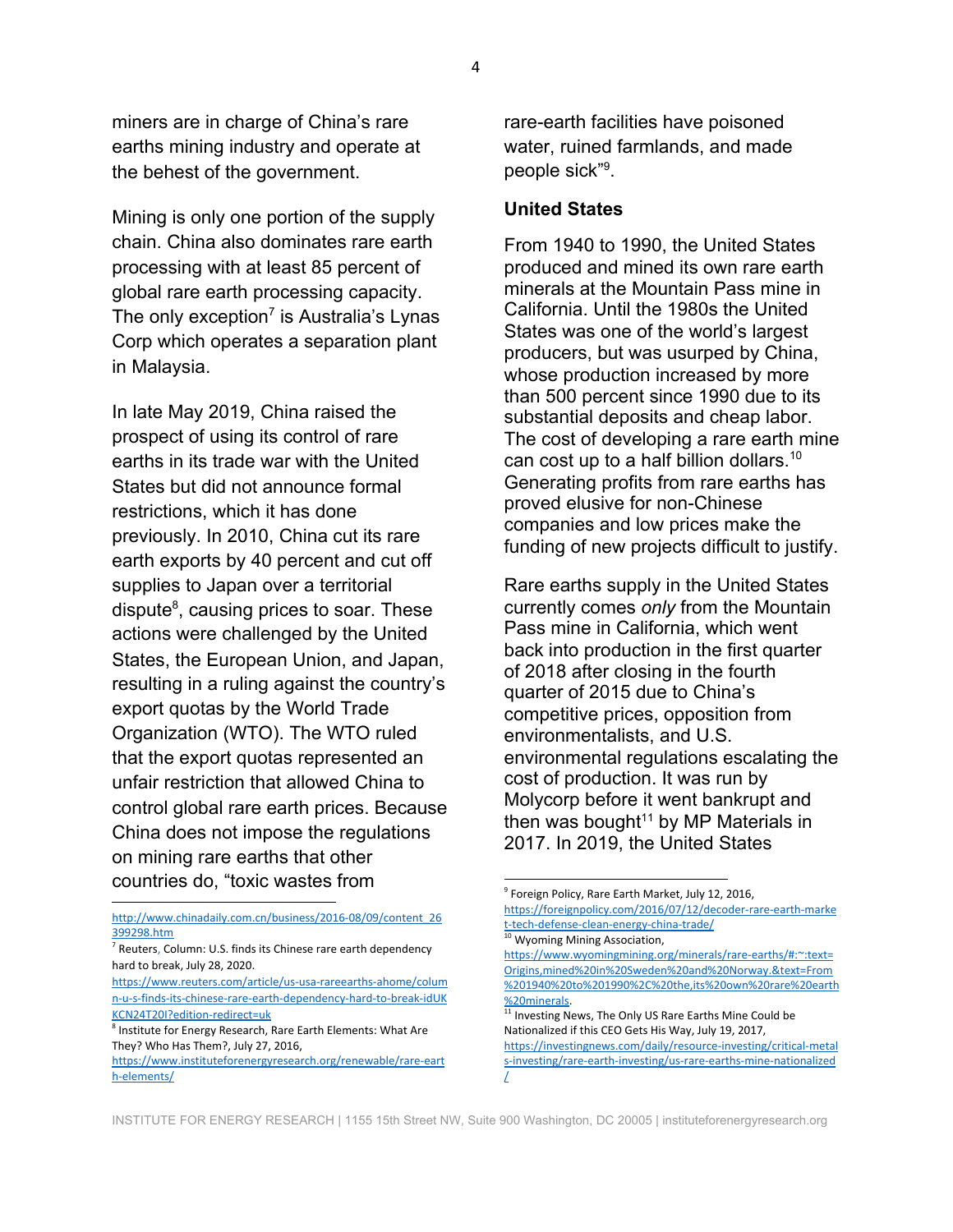produced 26,000 metric tons of rare earths, up from 18,000 metric tons the previous year—a 44 percent increase, accounting for 12 percent of global production.

The rare earth ore that the United States mines at Mountain Pass gets shipped to China to be upgraded into compounds and products which are then shipped back to the United States. MP Materials, who mines Mountain Pass, is one of the three companies chosen by the Trump Administration's Department of Defense to receive direct government funding for one of two separation plants in the United States<sup>12</sup>. However, that will happen only after a review by its Chinese shareholder, Shenghe Resources, is completed. Australia's Lynas is teaming with Texas-based Blue Line on a heavy rare earths separation plant. But, once the oxide is generated at the separation plants, it may still have to go to China for further processing.

The United States is a major importer of rare earth materials, with demand for compounds and metals worth \$170 million in 2019<sup>13</sup>--up from \$160 million in 2018. The country has classified rare earths as critical minerals, a distinction that has come to the fore due to trade issues between the United States and China. According to the United States Geological Survey, the United States

gets around 80 percent<sup>14</sup> of its rare earth imports from China.

The United States currently has virtually no capacity to produce neodymium-iron-boron magnets—the most common end-use application for rare earths and one that is set for major growth as electric vehicles increase their market share. Rare earth magnets are also key inputs to many other applications from wind turbines to the F-35 fighter jets. General Motors had one of the two original patents for the magnets but sold the rights to China. Japan's Sumitomo sold the other patent to Hitachi, which is now the primary supplier outside of China.

At the end of 2020, Congress passed a critical minerals research and development program managed by DOE's Office of Fossil Energy and authorized at funding levels between \$23 million and \$25 million annually through 2025 to develop advanced separation technologies for the extraction and recovery of rare earth elements and other critical materials from coal and coal byproducts.<sup>15</sup>

#### **Myanmar**

Myanmar mined 22,000 metric tons of rare earths in 2019<sup>16</sup>, up from 19,000 metric tons the previous year—a 16

<sup>&</sup>lt;sup>12</sup> Reuters, Column: U.S. finds its Chinese rare earth dependency hard to break, July 28, 2020,

[https://www.reuters.com/article/us-usa-rareearths-ahome/colum](https://www.reuters.com/article/us-usa-rareearths-ahome/column-u-s-finds-its-chinese-rare-earth-dependency-hard-to-break-idUKKCN24T20I?edition-redirect=uk) [n-u-s-finds-its-chinese-rare-earth-dependency-hard-to-break-idUK](https://www.reuters.com/article/us-usa-rareearths-ahome/column-u-s-finds-its-chinese-rare-earth-dependency-hard-to-break-idUKKCN24T20I?edition-redirect=uk) [KCN24T20I?edition-redirect=uk](https://www.reuters.com/article/us-usa-rareearths-ahome/column-u-s-finds-its-chinese-rare-earth-dependency-hard-to-break-idUKKCN24T20I?edition-redirect=uk)

<sup>&</sup>lt;sup>13</sup> Investing News, 10 Top Countries for Rare Earth Metal Production, May 26, 2020,

[https://investingnews.com/daily/resource-investing/critical-metal](https://investingnews.com/daily/resource-investing/critical-metals-investing/rare-earth-investing/rare-earth-producing-countries/) [s-investing/rare-earth-investing/rare-earth-producing-countries/](https://investingnews.com/daily/resource-investing/critical-metals-investing/rare-earth-investing/rare-earth-producing-countries/)

<sup>&</sup>lt;sup>14</sup> Reuters, Column: U.S. finds its Chinese rare earth dependency hard to break, July 28, 2020,

[https://www.reuters.com/article/us-usa-rareearths-ahome/colum](https://www.reuters.com/article/us-usa-rareearths-ahome/column-u-s-finds-its-chinese-rare-earth-dependency-hard-to-break-idUKKCN24T20I?edition-redirect=uk) [n-u-s-finds-its-chinese-rare-earth-dependency-hard-to-break-idUK](https://www.reuters.com/article/us-usa-rareearths-ahome/column-u-s-finds-its-chinese-rare-earth-dependency-hard-to-break-idUKKCN24T20I?edition-redirect=uk) [KCN24T20I?edition-redirect=uk](https://www.reuters.com/article/us-usa-rareearths-ahome/column-u-s-finds-its-chinese-rare-earth-dependency-hard-to-break-idUKKCN24T20I?edition-redirect=uk)

<sup>15</sup> Holland and Knight,

[https://www.hklaw.com/en/insights/publications/2021/01/energ](https://www.hklaw.com/en/insights/publications/2021/01/energy-policy-act-signals-inclusive-innovation-focused-future-for-doe) [y-policy-act-signals-inclusive-innovation-focused-future-for-doe](https://www.hklaw.com/en/insights/publications/2021/01/energy-policy-act-signals-inclusive-innovation-focused-future-for-doe) <sup>16</sup> Investing News, 10 Top Countries for Rare Earth Metal Production, May 26, 2020,

[https://investingnews.com/daily/resource-investing/critical-metal](https://investingnews.com/daily/resource-investing/critical-metals-investing/rare-earth-investing/rare-earth-producing-countries/) [s-investing/rare-earth-investing/rare-earth-producing-countries/](https://investingnews.com/daily/resource-investing/critical-metals-investing/rare-earth-investing/rare-earth-producing-countries/)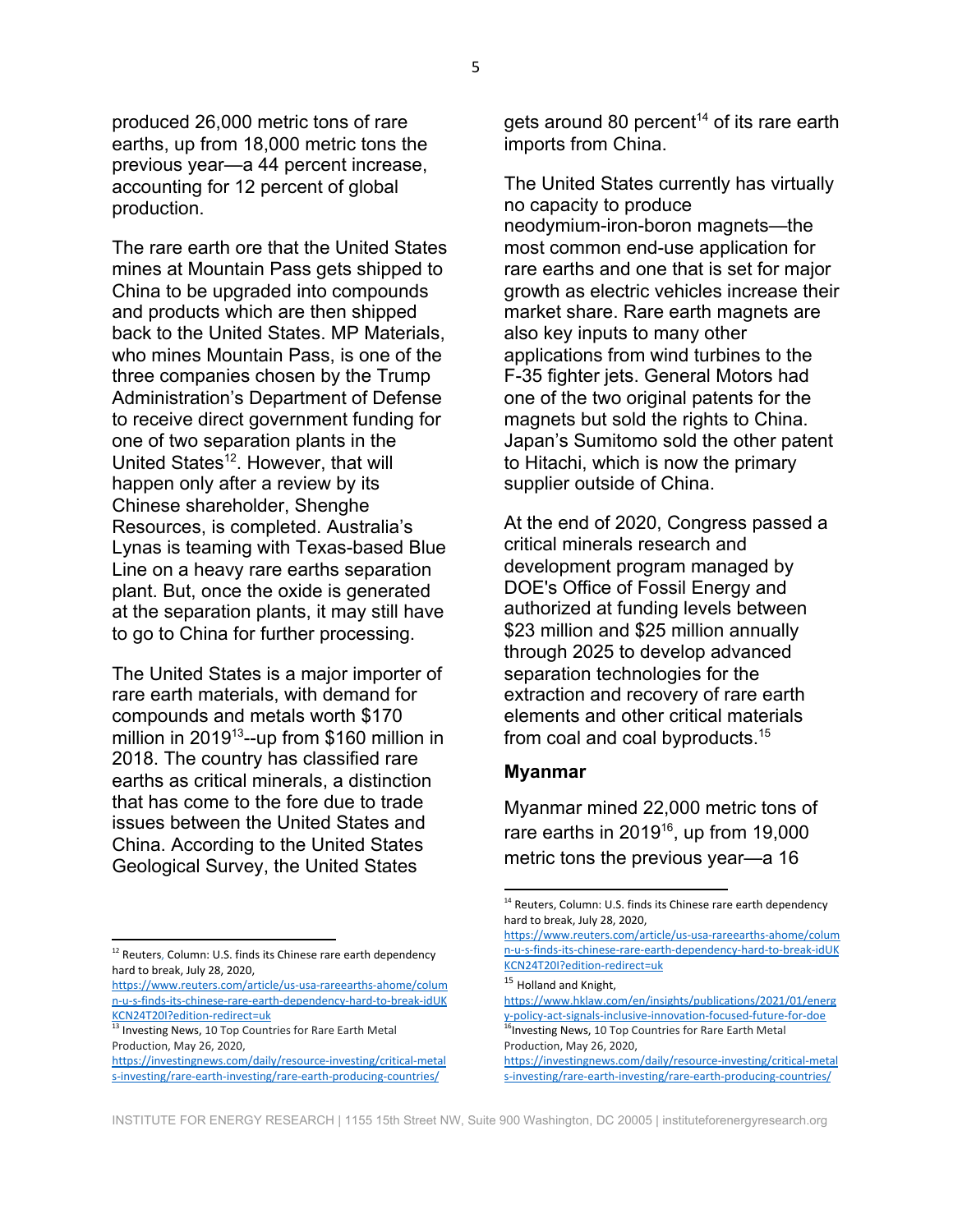percent increase. Little information is available about the country's rare earth mineral deposits and mining projects, but the nation had a close relationship with China — in 2018, Myanmar provided 50 percent<sup>17</sup> of China's medium to heavy rare earths feedstock. However, at the end of 2019, Myanmar closed its borders<sup>18</sup> to China, driven by a stated aim of environmental protection and remediation. The recent coup there calls into question its reliability as a supplier to the world.

#### **Australia**

Rare earths production in Australia has been rising steadily for the last few years. In 2019, its output was 21,000 metric tons<sup>19</sup>, the same level as in 2018. The country holds the sixth largest-known rare earth reserves in the world, and is poised to increase its output. Australia-based Lynas Corp, the only non-Chinese rare earths producer, operates the Mount Weld mine and concentration plant in the country, and it recently announced plans to boost production to 10,500 metric tons per year of neodymium-praseodymium products by 2025. Lynas' Mount Weld project was supported by the Japanese

government<sup>20</sup>, which extended loans and lowered interest rates during the start-up phase. Northern Minerals opened Australia's first heavy rare earths mine in 2018. Its main products are terbium and dysprosium, the latter of which is used in technology such as permanent magnets.

In November 2019, Australia signed an agreement with the United States<sup>21</sup>, which mandated both nations' geological agencies work together to assess the potential for new supply. Australia identified 15 rare earth and critical minerals projects hoping to attract commercial funding and is offering state-backed loans to help develop them.

#### **India**

In 2019 rare earths production in India was 3,000 metric tons. In the fall of 2014, Indian Rare Earths and Toyota Tsusho Exploration entered into an agreement<sup>22</sup> regarding the exploration and production of rare earths via deep-sea mining. Despite this deal, India's current rare earths production industry is far below its potential $^{23}$ . The

<sup>&</sup>lt;sup>17</sup> Thomson Reuters, China rare earth prices surge on Myanmar crackdown, May 23, 2019,

[http://share.thomsonreuters.com/assets/newsletters/Inside\\_Met](http://share.thomsonreuters.com/assets/newsletters/Inside_Metals/IM_STORIES_05232019.pdf) [als/IM\\_STORIES\\_05232019.pdf](http://share.thomsonreuters.com/assets/newsletters/Inside_Metals/IM_STORIES_05232019.pdf)

<sup>&</sup>lt;sup>18</sup> Roskill, Rare earths: Myanmar's border to China recloses, December 23, 2019,

[https://roskill.com/news/rare-earths-myanmars-border-to-china-r](https://roskill.com/news/rare-earths-myanmars-border-to-china-recloses/) [ecloses/](https://roskill.com/news/rare-earths-myanmars-border-to-china-recloses/)

<sup>&</sup>lt;sup>19</sup> Investing News, 10 Top Countries for Rare Earth Metal Production, May 26, 2020,

[https://investingnews.com/daily/resource-investing/critical-metal](https://investingnews.com/daily/resource-investing/critical-metals-investing/rare-earth-investing/rare-earth-producing-countries/) [s-investing/rare-earth-investing/rare-earth-producing-countries/](https://investingnews.com/daily/resource-investing/critical-metals-investing/rare-earth-investing/rare-earth-producing-countries/)

<sup>&</sup>lt;sup>20</sup> Reuters, Column: U.S. finds its Chinese rare earth dependency hard to break, July 28, 2020,

[https://www.reuters.com/article/us-usa-rareearths-ahome/colum](https://www.reuters.com/article/us-usa-rareearths-ahome/column-u-s-finds-its-chinese-rare-earth-dependency-hard-to-break-idUKKCN24T20I?edition-redirect=uk) [n-u-s-finds-its-chinese-rare-earth-dependency-hard-to-break-idUK](https://www.reuters.com/article/us-usa-rareearths-ahome/column-u-s-finds-its-chinese-rare-earth-dependency-hard-to-break-idUKKCN24T20I?edition-redirect=uk) [KCN24T20I?edition-redirect=uk](https://www.reuters.com/article/us-usa-rareearths-ahome/column-u-s-finds-its-chinese-rare-earth-dependency-hard-to-break-idUKKCN24T20I?edition-redirect=uk)

 $^{21}$  Ibid.

<sup>&</sup>lt;sup>22</sup> Daily Mail, Rare earth diplomacy: India and Japan makes strategic partnership to explore stakes in deep-sea mining, November 12, 2015,

[https://www.dailymail.co.uk/indiahome/indianews/article-33161](https://www.dailymail.co.uk/indiahome/indianews/article-3316143/Rare-earth-diplomacy-India-Japan-makes-strategic-partnership-explore-stakes-deep-sea-mining.html) [43/Rare-earth-diplomacy-India-Japan-makes-strategic-partnership](https://www.dailymail.co.uk/indiahome/indianews/article-3316143/Rare-earth-diplomacy-India-Japan-makes-strategic-partnership-explore-stakes-deep-sea-mining.html) [-explore-stakes-deep-sea-mining.html](https://www.dailymail.co.uk/indiahome/indianews/article-3316143/Rare-earth-diplomacy-India-Japan-makes-strategic-partnership-explore-stakes-deep-sea-mining.html)

 $23$  Economic Times, 'India not realising potential of rare earth industry', October 19, 2016,

INSTITUTE FOR ENERGY RESEARCH | 1155 15th Street NW, Suite 900 Washington, DC 20005 | instituteforenergyresearch.org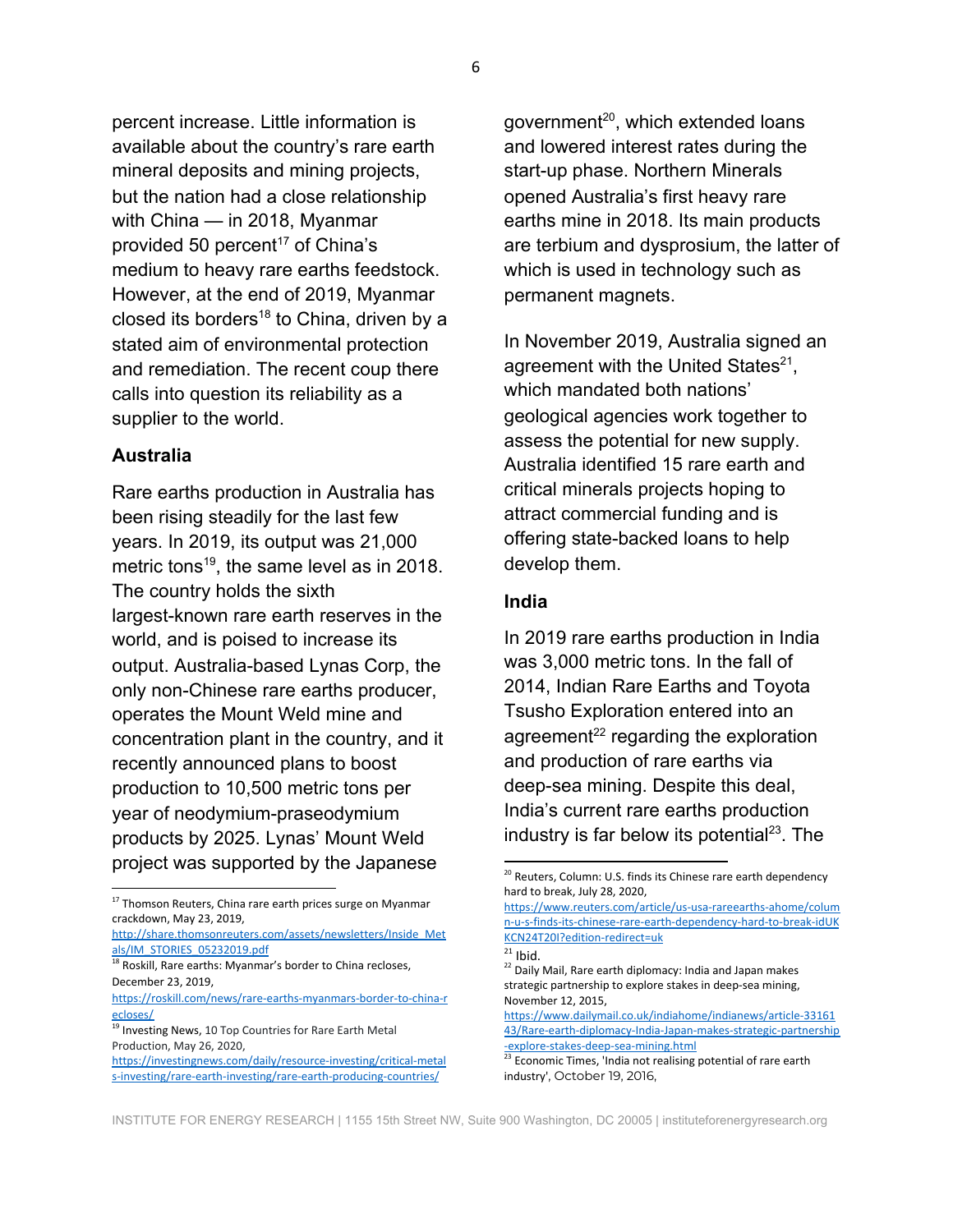country holds almost 35 percent of the world's total beach sand mineral deposits, which are significant sources of rare earths.

#### **Russia**

Russia produced 2,700 metric tons of rare earths in 2019 $^{24}$ , same as in 2018. The country's government is allegedly

"unhappy" with its supply of rare earths, and the companies IST Group and Rostec made a \$1 billion investment into production a few years ago. It is expected that production in Russia will increase over time through the development of pre-existing rare earths fields. The country now accounts for roughly 1 percent of global production.

# **Top Rare Earth-Producers, 2019 (Thousand Metric Tons)** IER INSTITUTE FOR



*Source: [Investing News](https://investingnews.com/daily/resource-investing/critical-metals-investing/rare-earth-investing/rare-earth-producing-countries/)*

[https://economictimes.indiatimes.com/industry/indl](https://economictimes.indiatimes.com/industry/indl-goods/svs/metals-mining/india-not-realising-potential-of-rare-earth-industry/articleshow/54940321.cms)[goods/svs/metals-mining/india-not-realising-potentia](https://economictimes.indiatimes.com/industry/indl-goods/svs/metals-mining/india-not-realising-potential-of-rare-earth-industry/articleshow/54940321.cms) [l-of-rare-earth-industry/articleshow/54940321.cms](https://economictimes.indiatimes.com/industry/indl-goods/svs/metals-mining/india-not-realising-potential-of-rare-earth-industry/articleshow/54940321.cms) <sup>24</sup> Investing News, 10 Top Countries for Rare Earth Metal

Production, May 26, 2020,

[https://investingnews.com/daily/resource-investing/critical-metal](https://investingnews.com/daily/resource-investing/critical-metals-investing/rare-earth-investing/rare-earth-producing-countries/) [s-investing/rare-earth-investing/rare-earth-producing-countries/](https://investingnews.com/daily/resource-investing/critical-metals-investing/rare-earth-investing/rare-earth-producing-countries/)